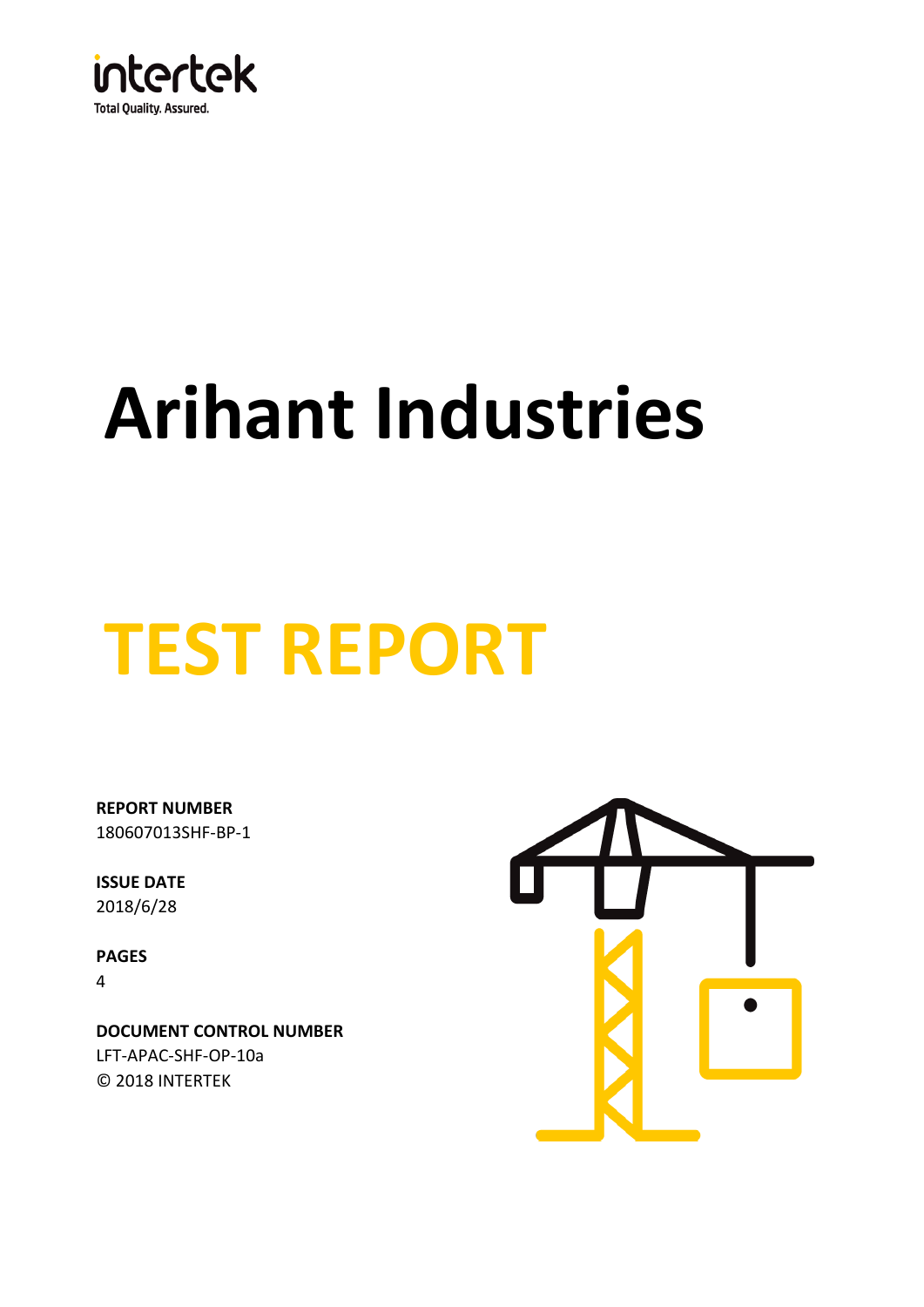

# **Test Report**

| <b>Issue Date:</b>        | 2018/6/28                                                                                 | Intertek Report No. 180607013SHF-BP-1 |
|---------------------------|-------------------------------------------------------------------------------------------|---------------------------------------|
|                           |                                                                                           |                                       |
| Applicant:                | Arihant Industries                                                                        |                                       |
| <b>Applicant Address:</b> | Jalaram Chambers, Opp. Mehta Petrol Pump, Dhebar Road, Rajkot - 360002,<br>Gujarat, India |                                       |
| Attn:                     | Hardik N Sheth                                                                            |                                       |
| Manufacturer:             | Arihant Industries                                                                        |                                       |
| Manufacturer<br>Address:  | Jalaram Chambers, Opp. Mehta Petrol Pump, Dhebar Road, Rajkot - 360002,<br>Gujarat, India |                                       |
| <b>SUBJECT:</b>           | Performance testing<br>Decoraids Decorative Ceiling Tiles - 2x2 - PVC - 0.50mm Thickness  |                                       |

### Dear Sir,

This test report represents the results of our evaluation of the above referenced product(s) to the requirements contained in the following standards:

| <b>TEST METHODS AND STANDARDS</b> |  |
|-----------------------------------|--|
|-----------------------------------|--|

Refer to the next following Pages.

| <b>SAMPLE ID</b>      | <b>MODEL</b> | <b>SPECIFICATION</b> |
|-----------------------|--------------|----------------------|
| S180607013SHF-001~012 | 223          | $2 \times 2$ feet    |
|                       |              |                      |
|                       |              |                      |

| SAMPLE RECEIEVED: | 2018/6/7 |           |
|-------------------|----------|-----------|
| TESTED FROM:      | 2018/6/7 | 2018/6/26 |

This report is for the exclusive use of Intertek's Client and is provided pursuant to the agreement between Intertek and its Client. Intertek's responsibility and liability are limited to the terms and conditions of the agreement. Intertek assumes no liability to any party, other than to the Client in accordance with the agreement, for any loss, expense or damage occasioned by the use of this report. Only the Client is authorized to permit copying or distribution of this report and then only in its entirety. Any use of the Intertek name or one of its marks for the sale or advertisement of the tested material, product or service must first be approved in writing by Intertek. The observations and test results in this report are relevant only to the sample tested. This report by itself does not imply that the material, product, or service is or has ever been under an Intertek certification program.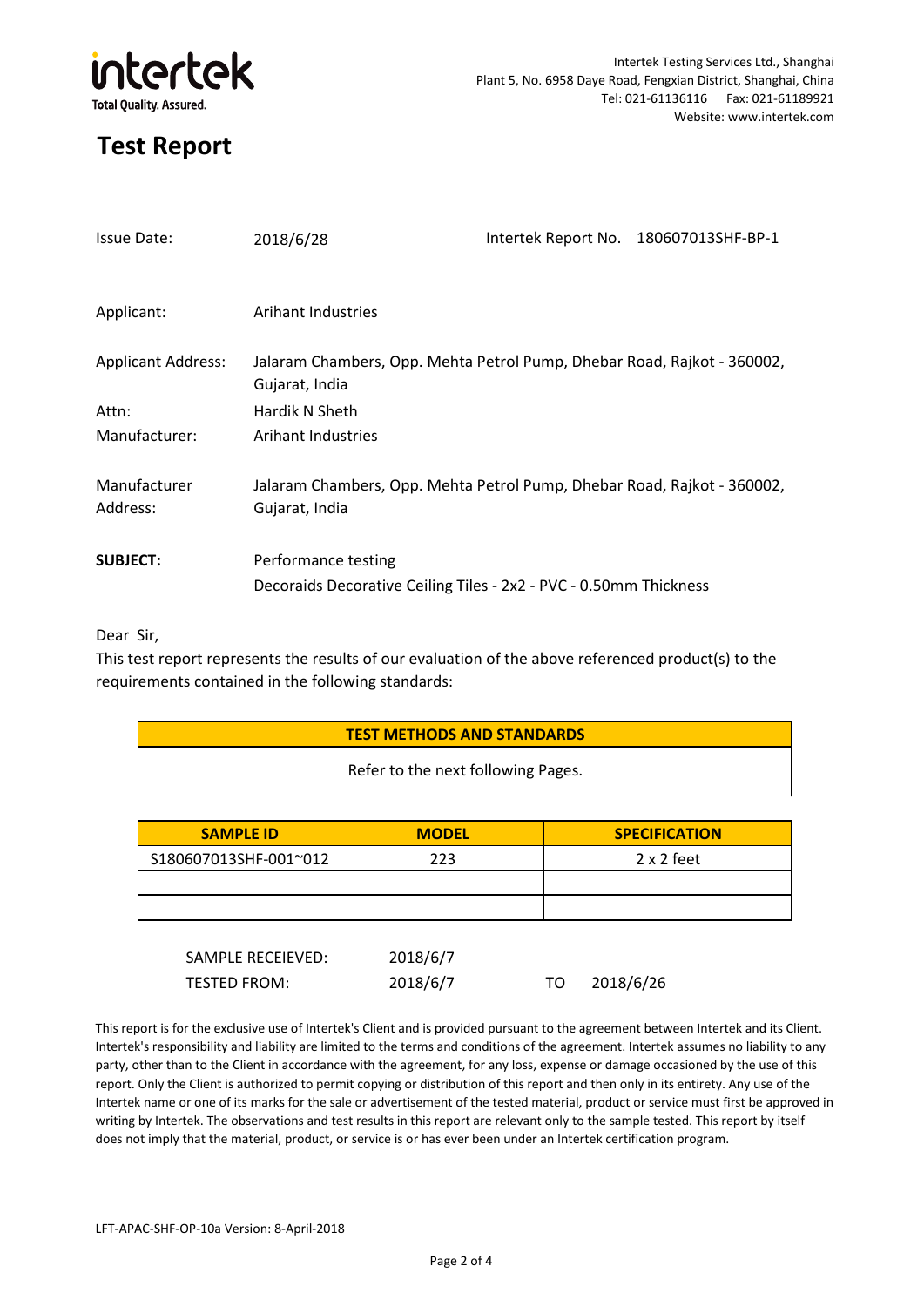

# **Test Report**

Issue Date: 2018/6/28 Intertek Report No. 180607013SHF-BP-1

## **Test Items, Method and Results:**

Test Method: ASTM E84-17a Standard Test Method for Surface Burning Characteristics of Building Materials

### **Specimen Mounting Method:**

The 23.62-ft. long test specimen consisted of twelve 1.97-ft. long x 23.62-in. wide x 0.02-in. thick Decoraids Decorative Ceiling Tiles - 2x2 - PVC - 0.50mm Thickness.

The embossed side with metallic colors was exposed to the fire.

The specimen was supported with 0.25-in. diamerter metal rods that were spaced approximately every two feet and 20-gage, 2-in. hexagonal galvanized steel netting.

## **Test Observation (min:sec)**

| <b>Melting</b>      | <b>Blistering</b> | <b>Transient Ignition</b> | Steady Ignition | Flaming drops |
|---------------------|-------------------|---------------------------|-----------------|---------------|
|                     |                   |                           | 0:15            |               |
| <b>Delamination</b> | Sagging           | Shrinkage                 | Falling         | Floor Flame   |
|                     |                   |                           |                 |               |

### **Test Result**

| Flames superal spank     |                            |  |
|--------------------------|----------------------------|--|
| Flame Spread Index (FSI) | Smoke Developed Index(SDI) |  |

**Flame spread graph**